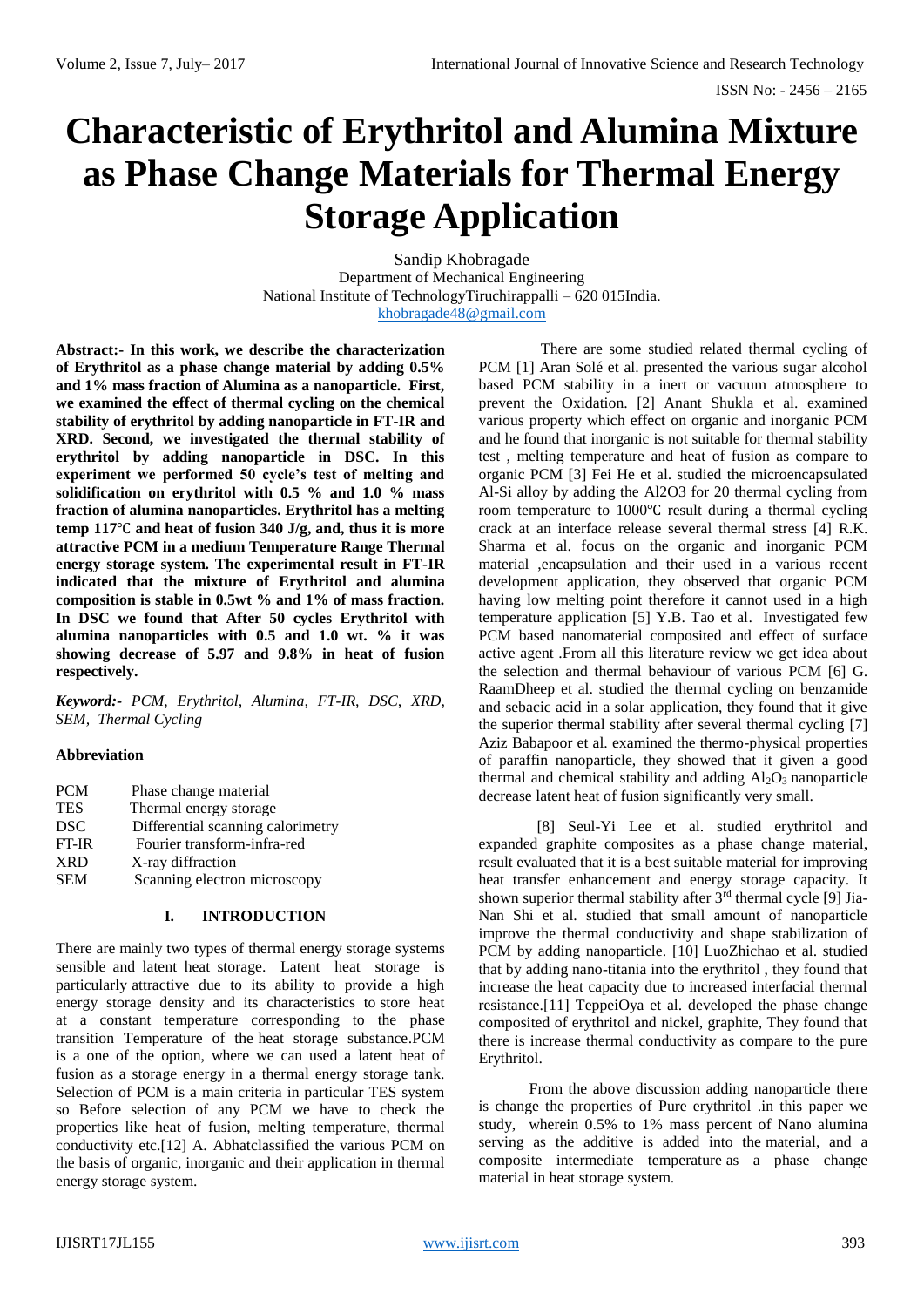ISSN No: - 2456 – 2165

## **II. MATERIAL**

We can use many PCM in various thermal Energy storage system applications. Basically, selectionof PCM on the basis of melting point, phase change enthalpy and density. In this paper we can used a Erythritol as a PCM having 118°c melting point and in this temperature range Erythritol having

more latent heat of fusion (340 J/) which is more than other PCM, therefore it is best option suited for medium temperature range application. Kakiuchi et al. give the following properties of erythritol.

| <b>Properties</b>                                         | Numerical Value  |
|-----------------------------------------------------------|------------------|
| Chemical Formula                                          | $C_4 H_{10} O_4$ |
| Molecular weight                                          | 122.2            |
| KJ $kg^{-1}$<br>Heat of Fusion                            | 339.8            |
| <b>Melting Point</b><br>$\cdot$ $^{\circ}c$ $^{\circ}$    | 118              |
| g cm <sup>-2</sup> )<br>Density at 20deg                  | 1.48             |
| Heat conductivity (KJ m <sup>-1</sup> h <sup>-1</sup> °c) | 2.64             |

## **III. EXPERIMENT SETUP**

In this experiment taken a hot plate Heater  $fig(1)$  having a temperature range up to 350 deg. Calibrated K-type thermocouple range attached to the hot plate and temperature controller which is set to the temperature just above the melting point of Erythritol to measure the temperature of PCM. To reduce heat loss from Heater to atmosphere we provide the glass wool around the surface.



Fig 1.Hot plate with temperature control

Melting was carried out by placed a bowl in the hot plate. Kept the temperature controller at a preset temperature 130 dag for erythritol melt completely. After melting solidification started and erythritol allow solidifying up to the room Temperature by taking a bowl outside hot plate.

 After melting and solidification of erythritol and 0.5 & 1 mass percent alumina up to 50 cycle, studied thermal and chemical characterization in a DSC and FT-IR. In this experiment used a perkinelmerdsc 6000 for measuring melting and solidification temperature of Erythritol sample. In DSC used Indium has a standard reference material and accuracy within a range of  $+2$  %. Difference between the reference material and Erythritol temperature with respect to heat flow give latent heat of fusion under the curve. Erythritol sample  $(10\pm 1)$  mg was weighted and heating rate 5deg/min heated from 40deg to 150 deg.

For FT-IR analysis, we taken a different sample which is placed into a FT-IR instrument spectrometer (PerkinElmer/Spectrum 2) having range 400-4000 wavenumber.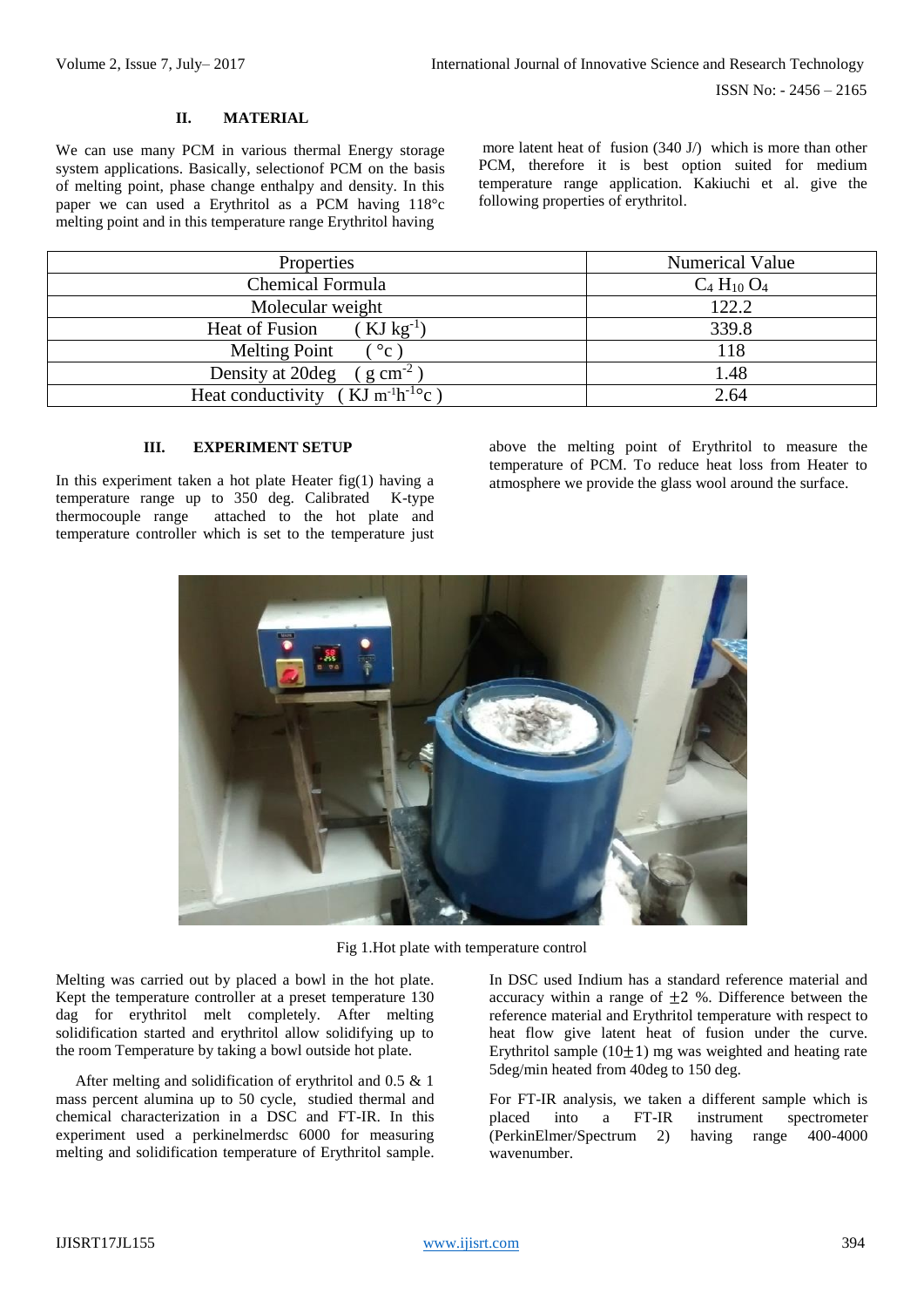

#### **IV. RESULT AND DISCUSSION**

Fig 2. FT-IR spectra of Erythritol and adding nanoparticle.

Studied Chemical stability of erythritol and alumina nanoparticle with 0.5 and 1 mass fraction composite in a FT-IR after Thermal cycling and compare the result of them. Fig 2 .shows the result of FT-IR of  $0<sup>th</sup>$  cycle of FT-IR result .The spectra having higher wavenumber region than 3000 cm-1 show band that to be assigned as the vibration mode of NH and OH starching. Symmetric and unsymmetrical starching mode of CH,  $CH<sub>2</sub>$  and CH<sub>3</sub> in the region from 3000 cm-1 to 2800 cm-1 band. In the low wavenumber from 1700 cm-1 to 900 cm-1 are observed the characteristics bending mode of free amino acid, lipids and proteins.

In the FTIR spectra of erythritol, composite structure of erythritol and alumina nanoparticle are shown in fig 2. In FTIR spectrum of erythritol, there were peaks observed at 2950 cm-1 , 1340 cm-1, 1250 cm-1 which are represent stretching of C-H ,C=O and C-C bond. By adding aluminaNano powder were found that, 0.5wt % observed one peak at 1920 cm-1 which is belong to C=O vibration of ketone, acids and aldehydes which is found due to oxidation , in this result no new bond generated by adding nanoparticle. It indicated that the prepared erythritol and alumina composite did not occurs chemical reaction during preparation.

The XRD pattern showed three intense peaks in the whole spectrum of 2*θ* value ranging from 10 to 80. Fig 3. Shows the XRD pattern of Erythritol and 0.5, 1%wt of alumina nanoparticle. The Erythritol represent maximum intensity of (110) peak at  $2\phi = 28.019$ . After adding a nanoparticle in a ball milling machine the crystallite size is reduce and intensity of maximum peak is found (010) at  $2\phi = 20.43$ 28.3.Average size of the particle synthesized was 34.92nm before ball milling and 28.3 nm after ball milling with size range with cubic and hexagonal shape. The typical XRD pattern reviled that the sample contains a mixed phase (cubic and hexagonal) structures of erythritol with alumina nanoparticles.

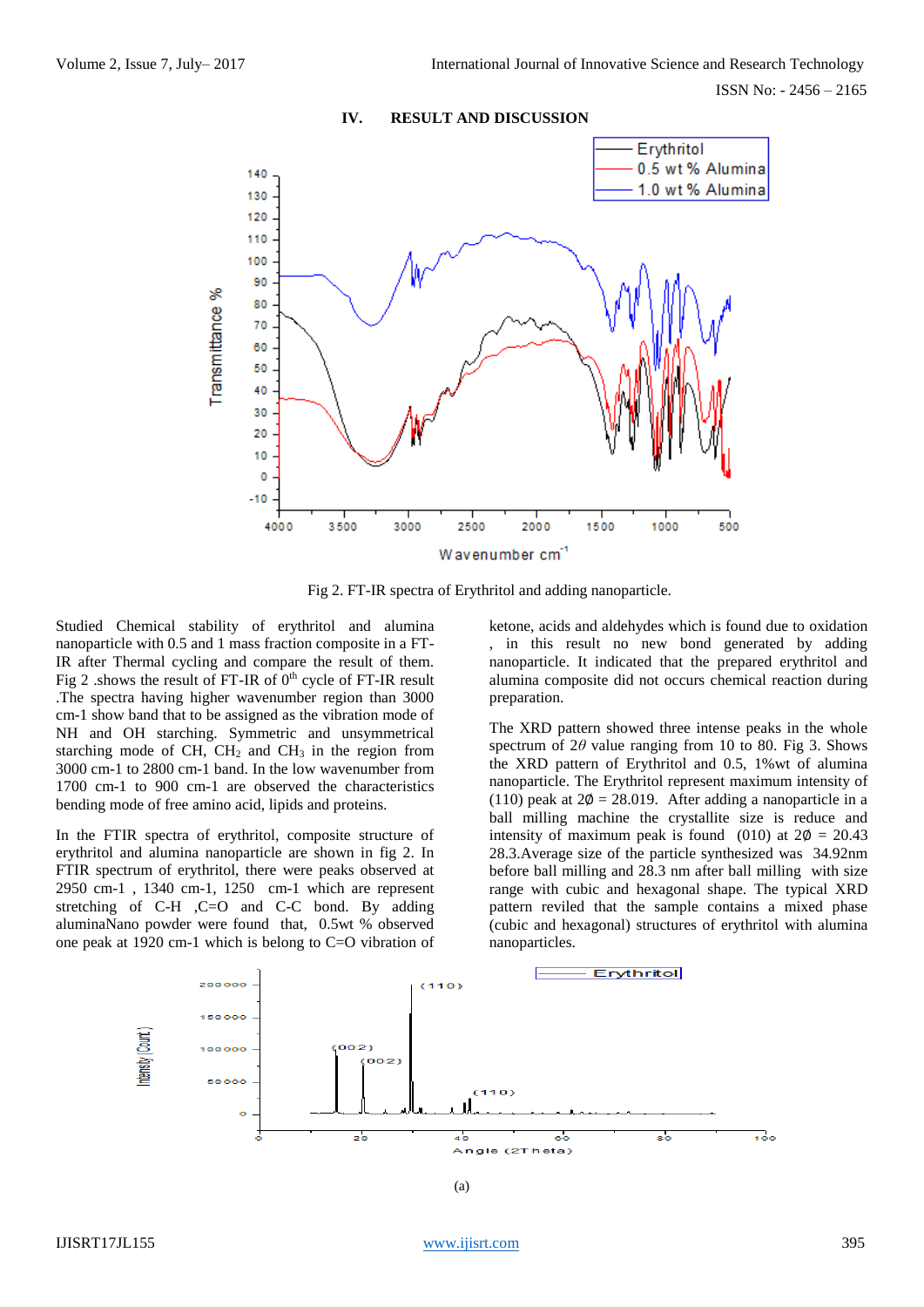ISSN No: - 2456 – 2165





Fig 3. XRD pattern of a) erythrirol b) 0.5 wt.%and c) 1% wt. of alumina nanoparticles composite.

Fig.6 Showed SEM image of Erythritol with Alumina composite. Which is illustrated the morphology structure. There were no gap between the alumina nanoparticle in a

Erythritol.so its demonstrating that nanoparticles are uniformly distributes and small aggregation is there and some places there is no nanoparticles present.

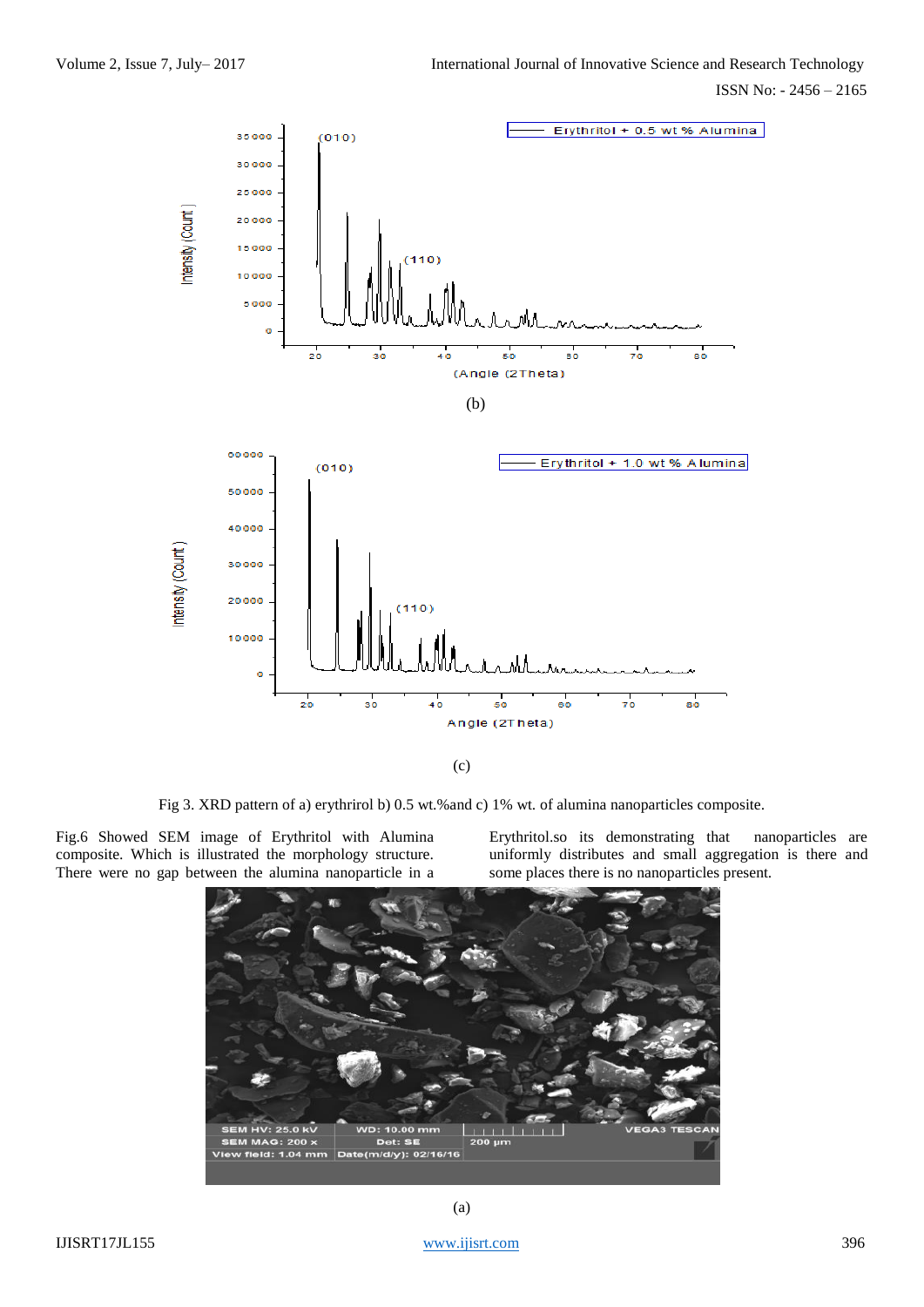



Fig.5 SEM image of a) erythritol b) erythritol with alumina nanoparticle

Thermal reliability tests were carried out by differential scanning calorimetry (DSC) at 5 K min<sup>-1</sup>. Before and after thermally cycling the PCMs thermo physical properties were measured by DSC at 5 K min-1. Sample masses used were between 6.4 mg placed in 40 μl closed alumina crucibles, under 50 ml min-1 of  $N_2$  atmosphere. To ensure

repeatability, the samples of Erythritol and Erythritol with nanoparticle were analyzed. Fig 4 and 5 shows the heating curve of DSC for  $0<sup>th</sup>$ , 50th cycles. Melting Temperature, Onset Temperature and Heat of fusion are described before and after thermal cycling.



Fig.4 (a) DSC curve for alumina nanoparticle and erythritol composites and pure erythritol

| Sample                                                               | $0.0$ wt $\%$ | 0.5wt% | l wt%  |  |  |
|----------------------------------------------------------------------|---------------|--------|--------|--|--|
| Melting Temperature $(^{\circ}C)$                                    | 121.47        | 121.29 | 120.86 |  |  |
|                                                                      |               |        |        |  |  |
| Onset Temperature $(^{\circ}C)$                                      | 118.28        | 118.44 | 118.61 |  |  |
|                                                                      |               |        |        |  |  |
| Heat of Fusion $(J/g)$                                               | 336.5         | 332.3  | 329.7  |  |  |
| $T = 11.1 \, \text{N}$ $\sim 1.0 \, \text{N}$ $\sim 1.0 \, \text{N}$ |               |        |        |  |  |

Table.1 Phase Change Properties before Thermal Cycling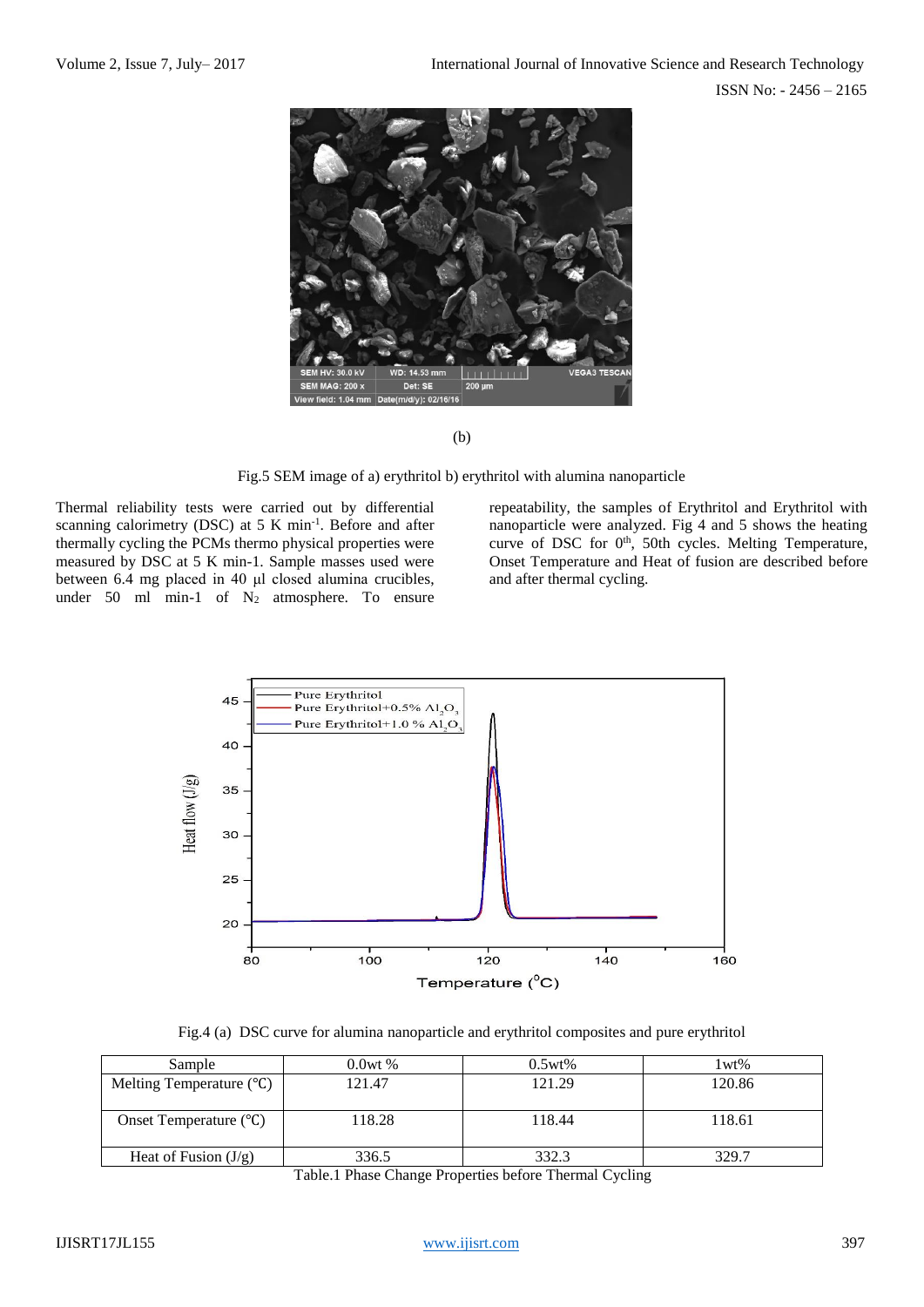

Fig.4 (b) DSC curve for alumina nanoparticle and erythritol composites and pureerythritol after 50 cycle

| sample                     | 0.0wt% | 0.5wt% | $1wt$ % |
|----------------------------|--------|--------|---------|
| <b>Melting Temperature</b> | 121.05 | 120.56 | 119.72  |
| (°C)                       |        |        |         |
| <b>Onset Temperature</b>   | 118.56 | 117.98 | 117.57  |
| (°C)                       |        |        |         |
| Heat of Fusion $(J/g)$     | 331.4  | 319.7  | 306.8   |

Table.2 Phase Change Properties after Thermal Cycling

DSC curve Fig 4 (a) shown the pure erythritol having 336.5 J/g latent heat of fusion , after adding alumina with 0.5 and 1.0 wt. % there is decreases in heat of fusion 1.28 , 2.06 % respectively. Erythritol having 121.4 ℃melting and 118.28℃ onset temperature , after adding alumina decrease in melting and onset temperature 121.29 , 118.44 ℃ in 0.5 wt. % and 120.86, 118.61 °Crespectively.

After 50 cycle thermal cycling erythritol indicated 331.4 J/g latent heat of fusion. By adding alumina it is observed that decrease latent heat 5.97, 9.8 % in 0.5 and 1.0wt % respectively. Melting and onset temperature also decrease after thermal cycling. Adding alumina in erythritol there is decrease malting temperature and onset temperature 120.56, 117.98 ℃in 0.5 wt. % and 119.72, 117.57 ℃ respectively.

## **V. CONCLUSION**

In this study, Erythritol used as a PCM and Alumina used as the additive to make a composite structure. The composite structure were studied using a DSC and FT-IR tests.FT-IR result indicated that the prepared erythritol and aluminum composite did not occurs chemical reaction during preparation. While heat of fusion by adding alumina in erythritol, it shows not much decrease. After 50 cycles erythritol with alumina nanoparticles with 0.5 and 1.0 wt.

% it was showing decrease of 5.97 and 9.8% in heat of fusion respectively. These result show that erythritol with alumina nanoparticle is thermally and chemically efficient that can be used in many thermal energy storage application.

#### **References**

- [1]. Solé, Aran, et al. "Stability of sugar alcohols as PCM for thermal energy storage." Solar Energy Materials and Solar Cells 126 (2014): 125-134.
- [2]. Shukla, Anant, D. Buddhi, and R. L. Sawhney. "Thermal cycling test of few selected inorganic and organic phase change materials." Renewable organic phase change materials." Renewable Energy33.12 (2008): 2606-2614.
- [3]. Fei He et al."Structural and phase change characteristics of inorganic microencapsulated core/shell Al–Si/Al2O3 micro-particles during thermal cycling." Ceramics international 41(2015) 10689-10696
- [4]. R.K. Sharma et al."Developments in organic solid– liquid phase change materials and their applications in thermal energy storage." Energy conversion and Management 95 (2015) 193-228
- [5]. Y.B. Tao et al."Effect of surface active agent on thermal properties of carbonate